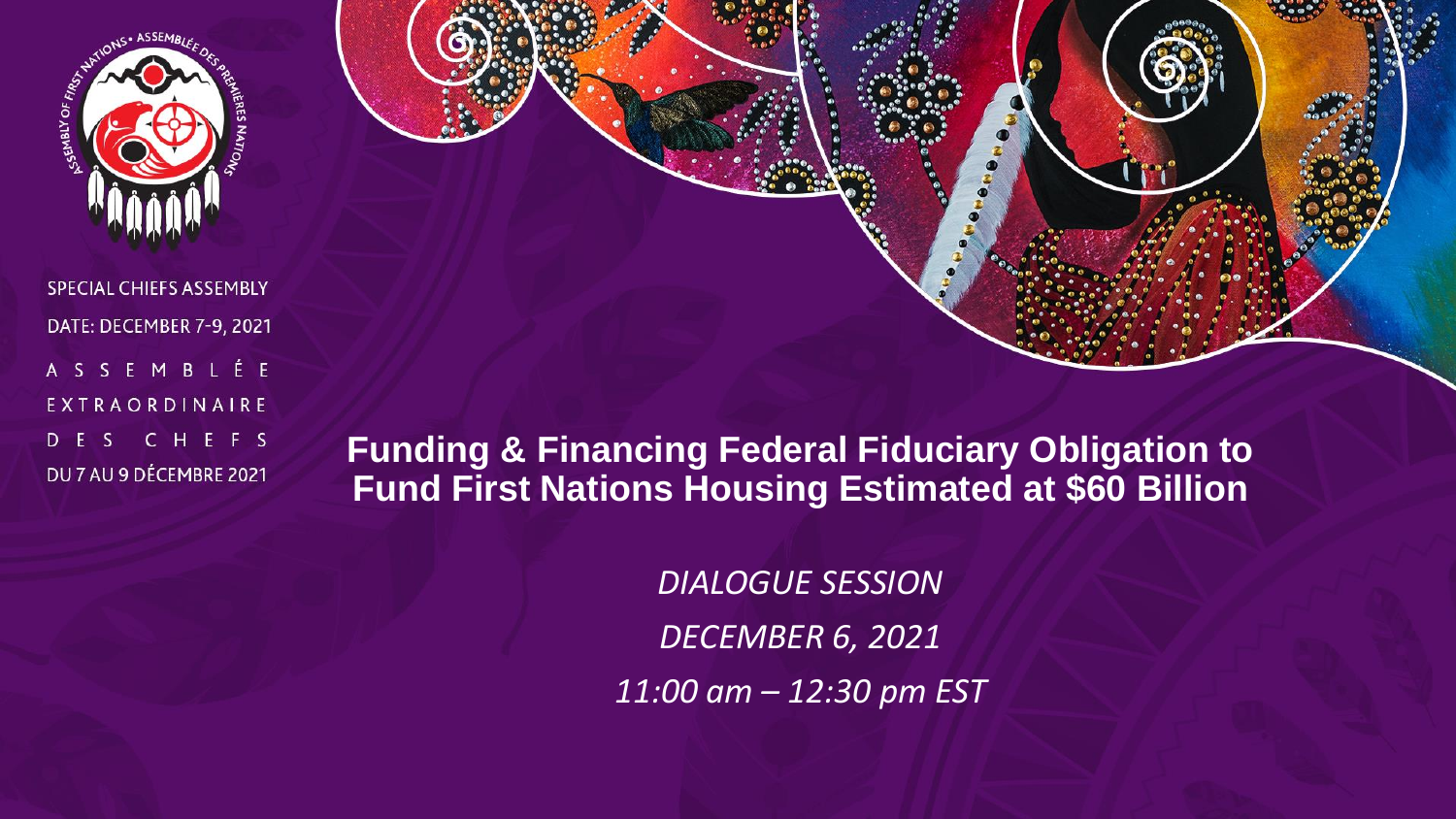

ASSEMBLÉE EXTRAORDINAIRE DES CHEFS DU 7 AU 9 DÉCEMBRE 2021



## Welcome

Knowledge Keeper

Roberta Oshkabewisens

Regional Chief Woodhouse Housing Portfolio Holder Chiefs Committee on Housing and Infrastructure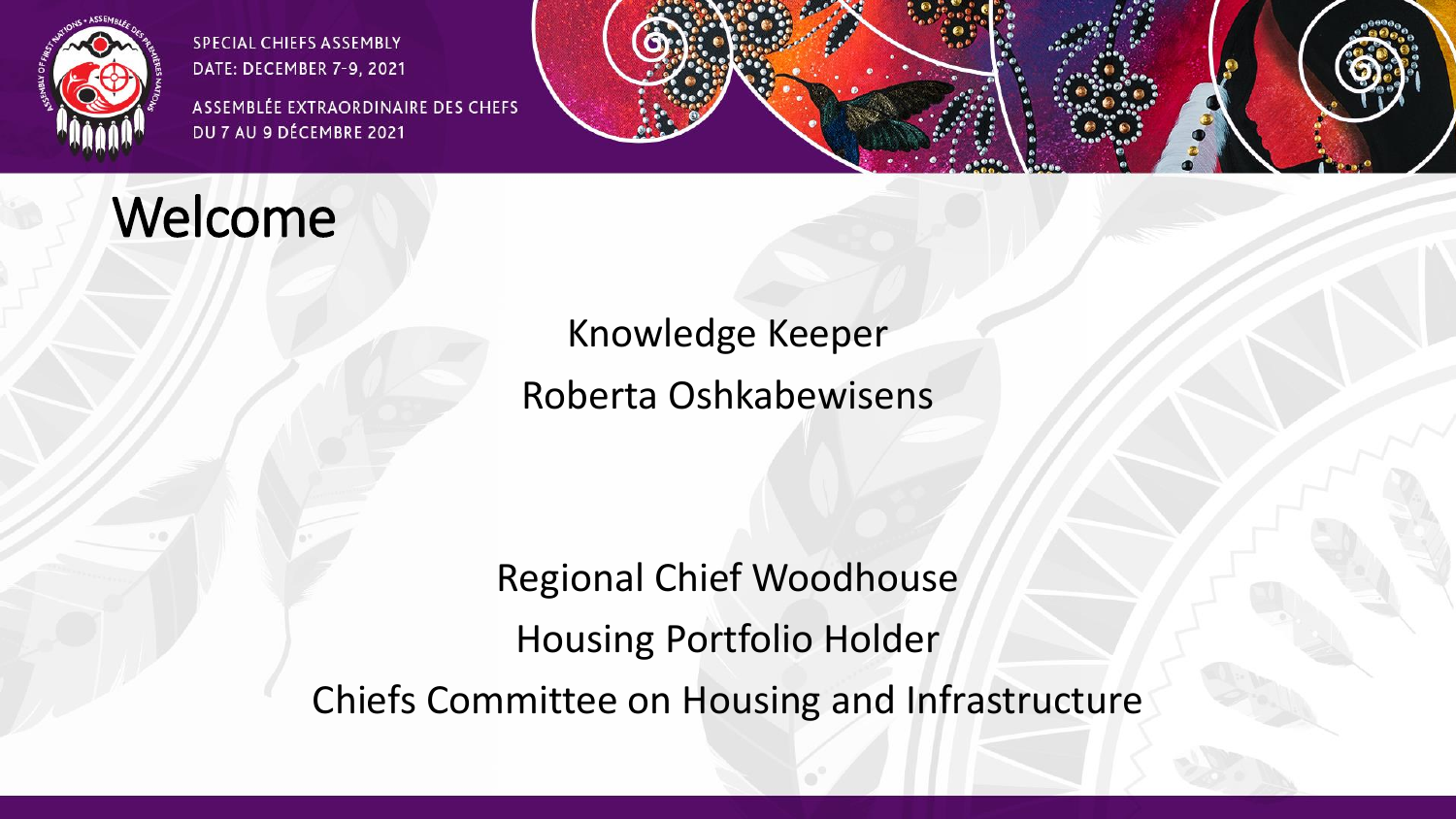

ASSEMBLÉE EXTRAORDINAIRE DES CHEFS DU 7 AU 9 DÉCEMBRE 2021



### **Final Report: Cost Analysis of Current Housing Gaps and Future Housing Needs in First Nations, Institute of Fiscal Studies and Democracy 2021**

**Summary of Findings**

**Dr. Helaina Gaspard Institute of Fiscal Studies and Democracy**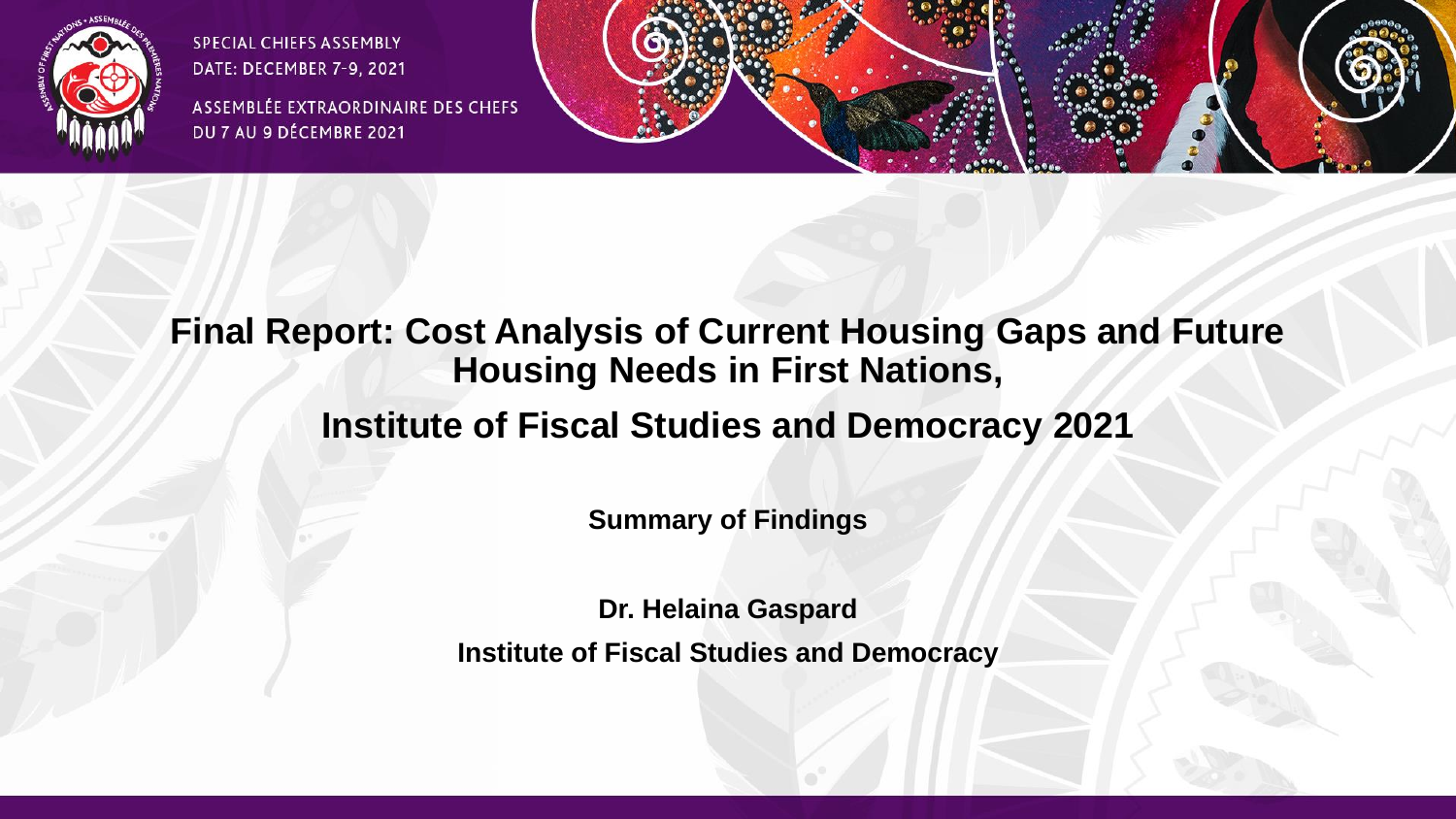

ASSEMBLÉE EXTRAORDINAIRE DES CHEFS DU 7 AU 9 DÉCEMBRE 2021



### **Funding & Financing Housing Federal Fiduciary Obligation to Fund the Cost of Decades of Its Neglect of First Nations Housing Estimated at \$60 Billion**

**Dan Gaspé Senior Policy Advisor, Housing**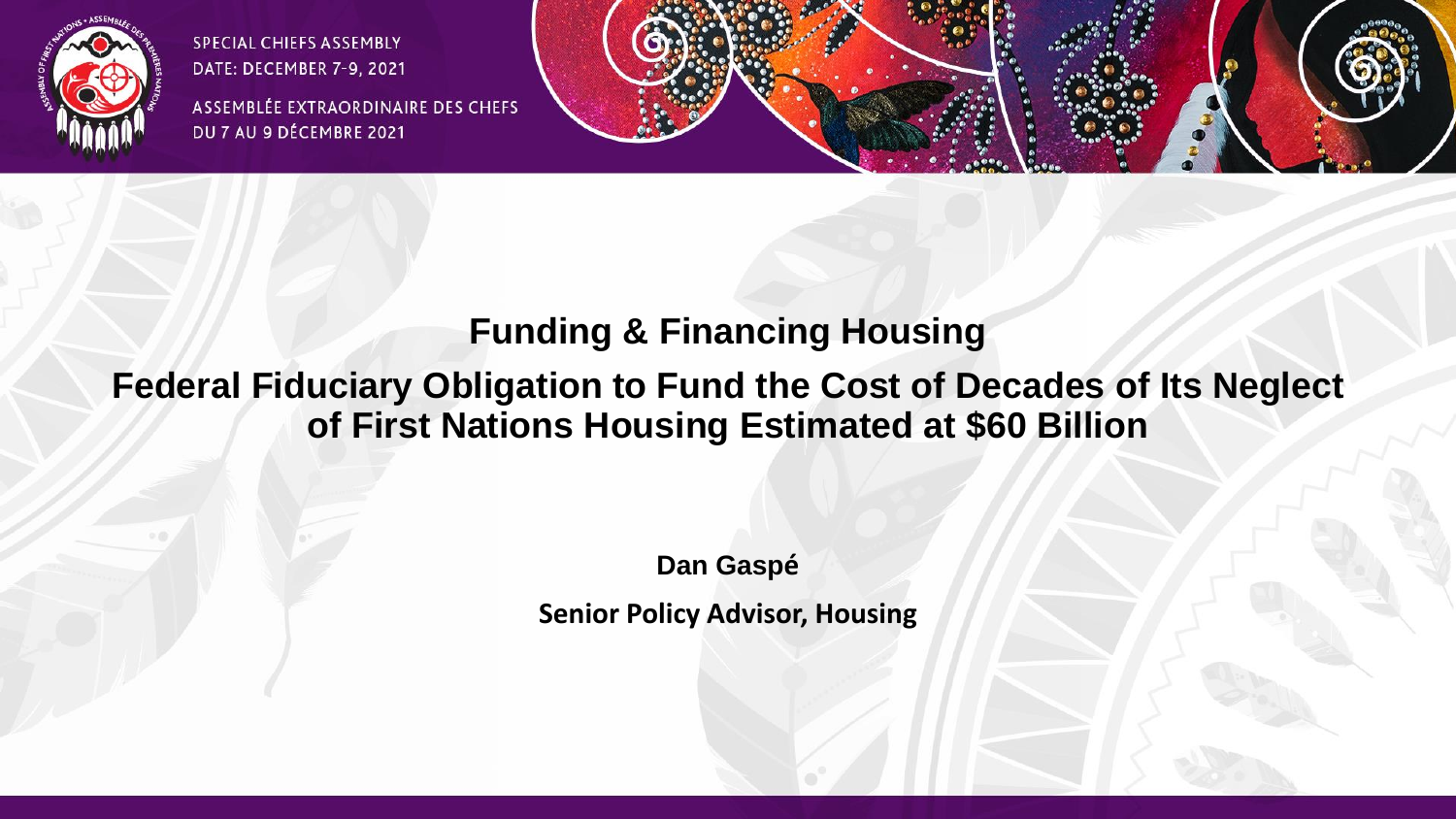

ASSEMBLÉE EXTRAORDINAIRE DES CHEFS DU 7 AU 9 DÉCEMBRE 2021



#### **The Skilled First Nations Citizens Needed**

### **for**

### **First Nations to Manage & Care for Our Own Housing**

**AFNQL Capacity Development** 

**Guy Latouche**

**AFNQL**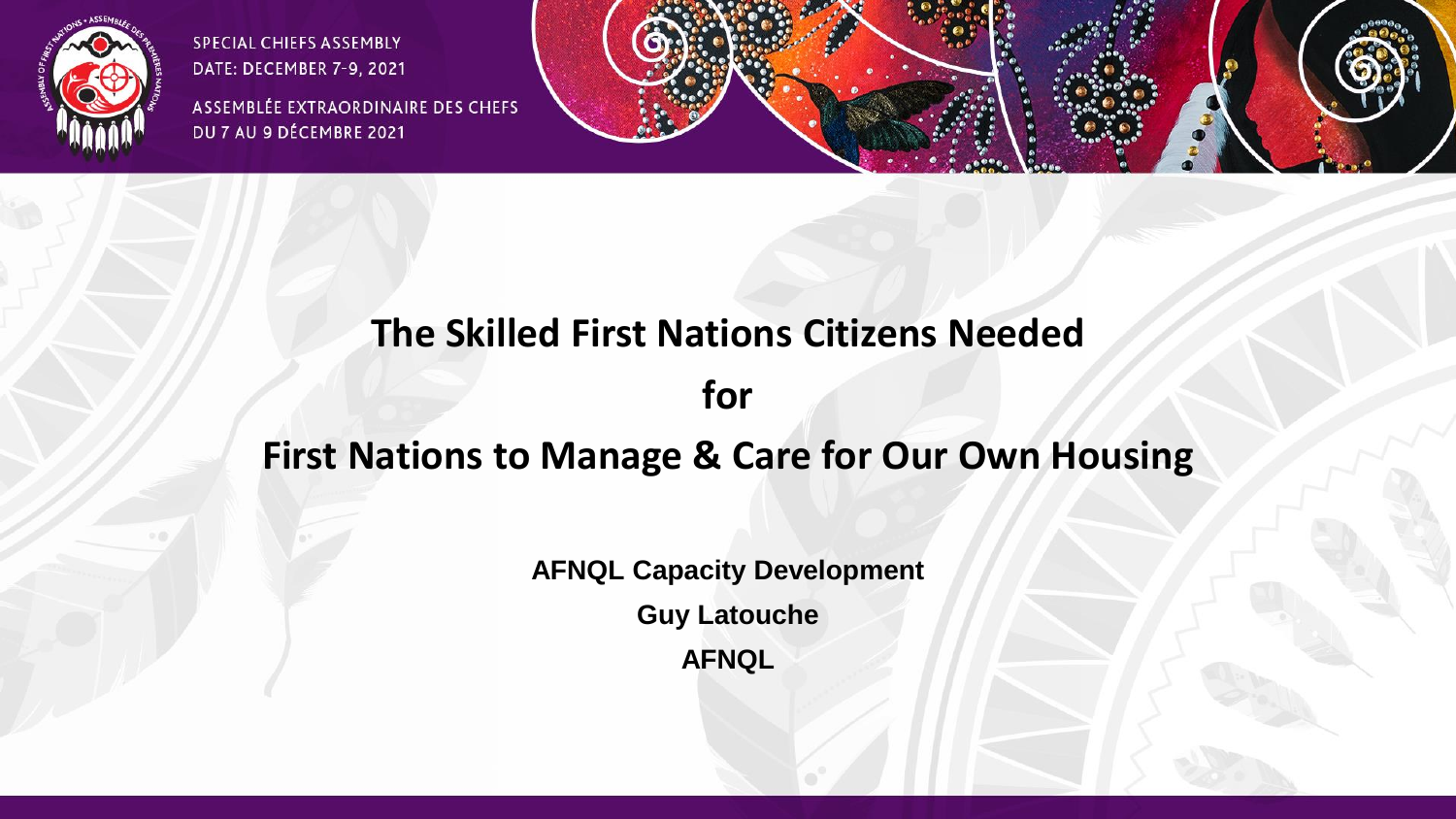

ASSEMBLÉE EXTRAORDINAIRE DES CHEFS DU 7 AU 9 DÉCEMBRE 2021



### **Continually Informing and On-going Engagement of First Nations on Control and Changes in Federal Policy**

**Update: BC First Nations Housing and Infrastructure Council**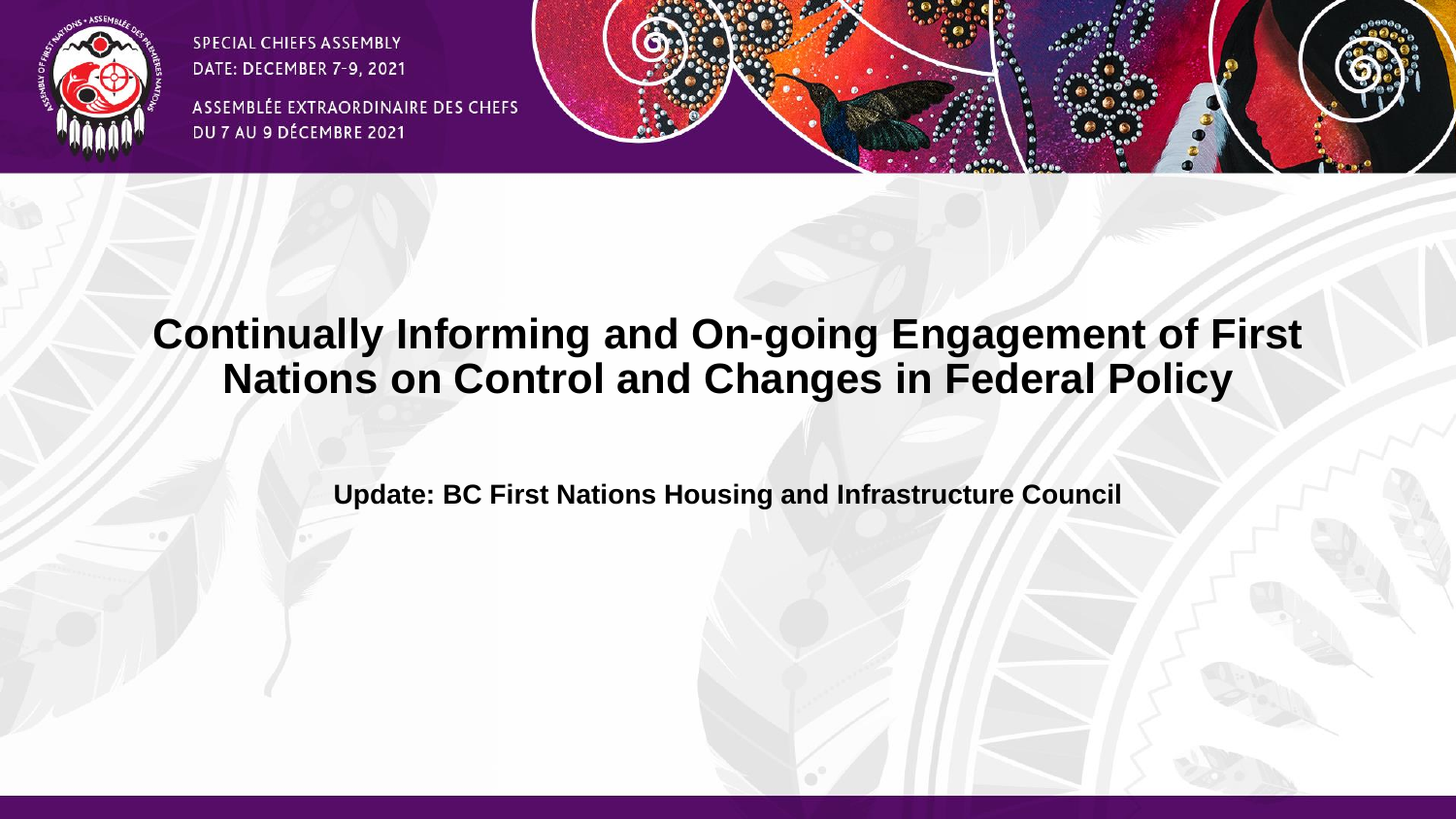

ASSEMBLÉE EXTRAORDINAIRE DES CHEFS DU 7 AU 9 DÉCEMBRE 2021



## **The Need for a Resolution and Next Steps The AFN Advocacy Strategy and**

### **Memorandum to Cabinet**

**Dan Gaspé Senior Policy Advisor, Housing**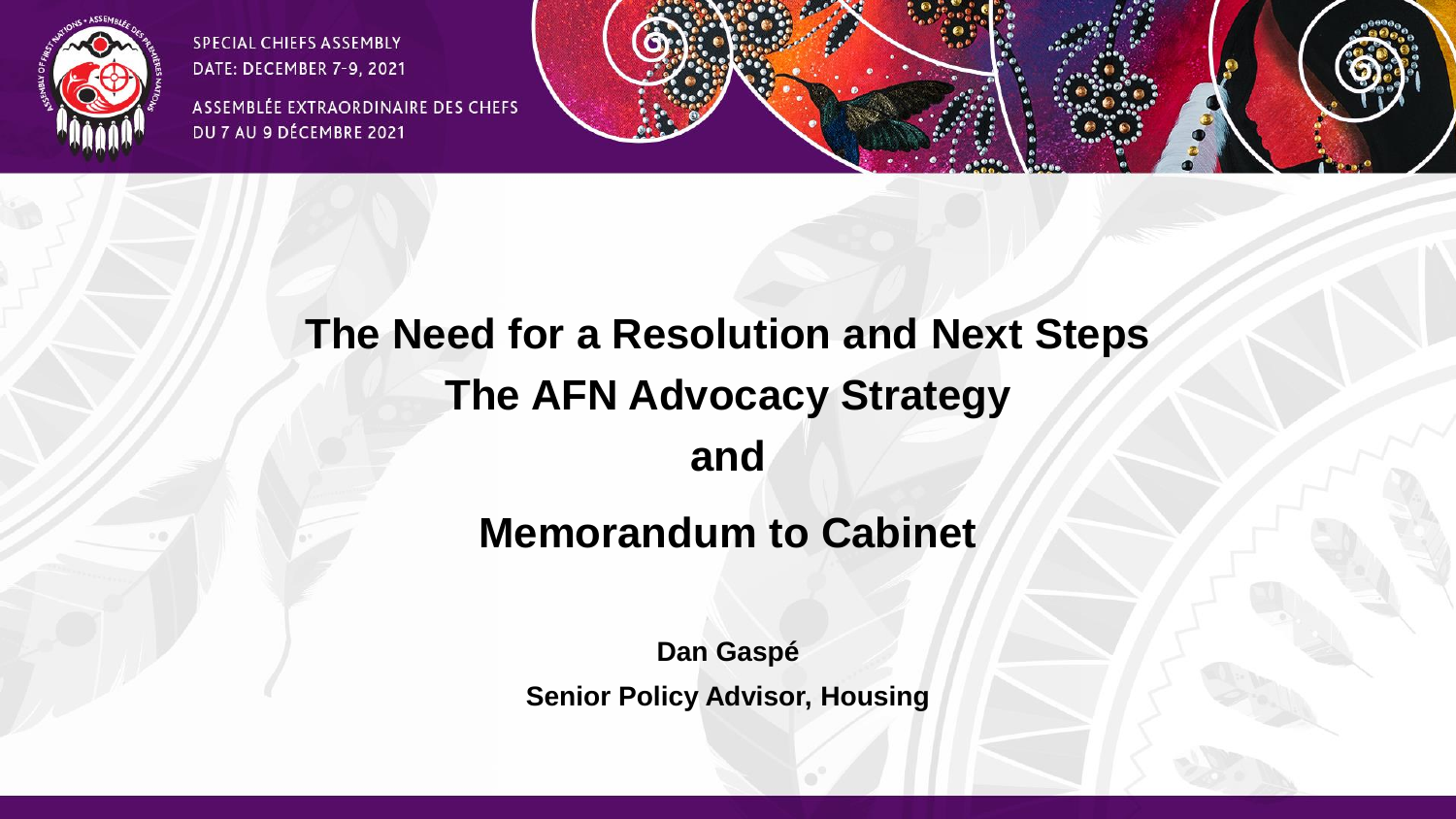

ASSEMBLÉE EXTRAORDINAIRE DES CHEFS DU 7 AU 9 DÉCEMBRE 2021



## **DRAFT HOUSING RESOLUTION IS IMPORTANT**

- Chiefs' support to pass the draft AFN housing resolution is important.
- It sends a message that Chiefs support the \$60 billion investment needed to close the gap.
- First Nations exercising jurisdiction & control over housing won't happen without sustained & sufficient investment.
- \$60 billion…
	- Expected in 2022 Federal Budget
	- Based on historic First Nations-led national housing survey
	- Best data ever on First Nations housing needs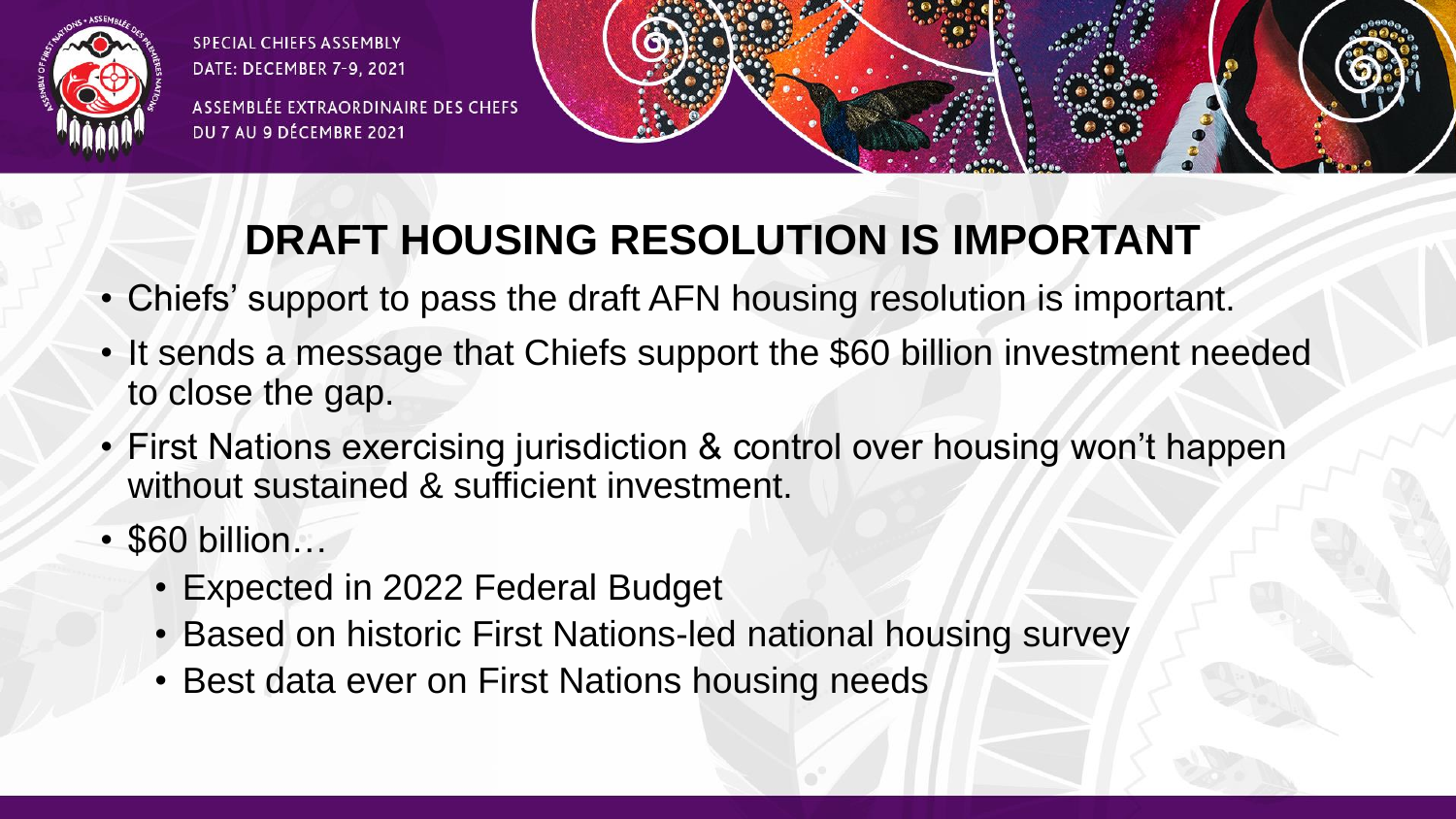

ASSEMBLÉE EXTRAORDINAIRE DES CHEFS DU 7 AU 9 DÉCEMBRE 2021



# Draft Special Chiefs Assembly Housing Resolution

SUBJECT: Housing

TITLE: Cost to Address Decades of Federal Housing Neglect

MOVED BY: Chief Lance Haymond, Kebaoek First Nation, Qc.

SECONDED BY: Chief R. Donald Maracle, Mohawks of the Bay of Quinte First Nation, ON.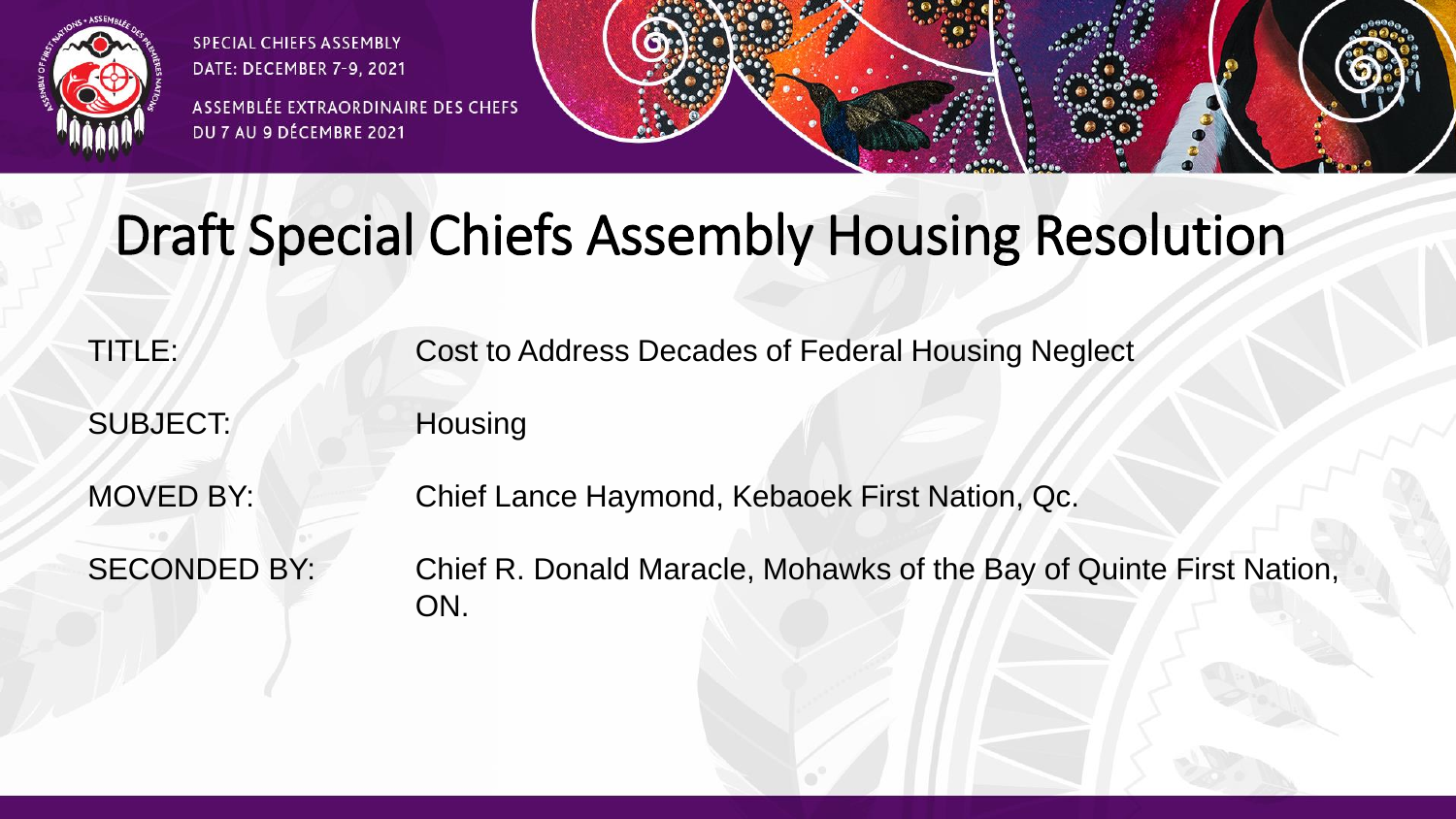

ASSEMBLÉE EXTRAORDINAIRE DES CHEFS DU 7 AU 9 DÉCEMBRE 2021



# Draft Special Chiefs Assembly Housing Resolution

#### WHEREAS:

•The United Nations Declaration on the Rights of Indigenous Peoples states:

i. Article 19: States shall consult and cooperate in good faith with Indigenous peoples concerned through their own representative institutions in order to obtain their free, prior and informed consent before adopting and implementing legislative or administrative measures that may affect them.

ii. Article 23: Indigenous peoples have the right to determine and develop priorities and strategies for exercising their right to development. In particular, Indigenous peoples have the right to be actively involved in developing and determining health, housing and other economic and social programmes affecting them and, as far as possible, to administer such programmes through their own institutions.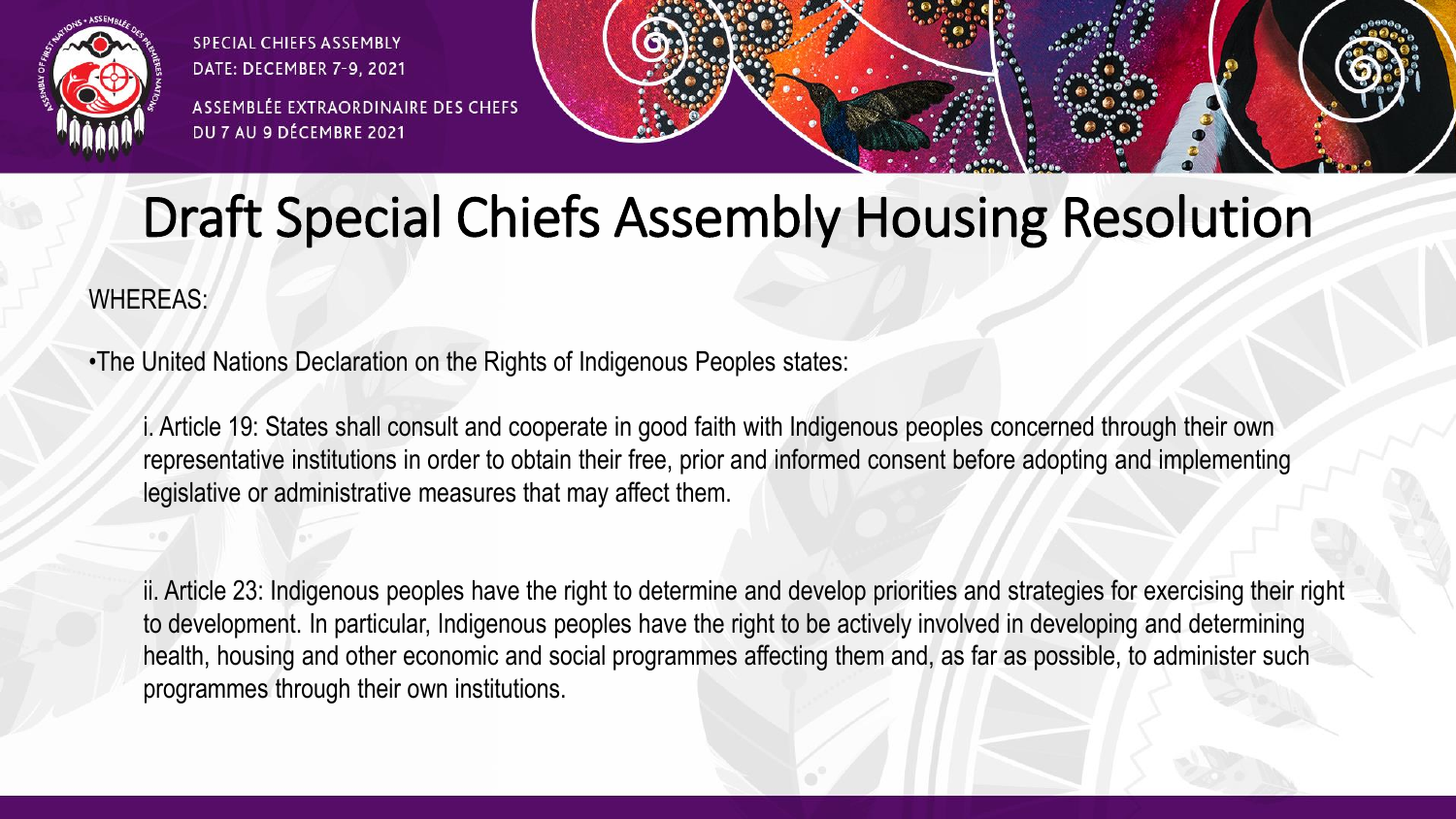

ASSEMBLÉE EXTRAORDINAIRE DES CHEFS DU 7 AU 9 DÉCEMBRE 2021



# Draft Special Chiefs Assembly Housing Resolution

•The Assembly of First Nations (AFN), the Chiefs Committee on Housing and Infrastructure (CCoHI), the First Nations and their regional organizations, in collaboration with Federal partners, have reached a significant milestone by completing the work started several years ago and mandated by several AFN resolutions that provide detailed data on the housing needs and control requirements of First Nations.

•The AFN's foundational housing documents that together describe the First Nations housing needs and the First Nations-led solution to the First Nations housing crisis are the Policy Reform Framework (2017), the 10 Year National First Nations Housing and Related Infrastructure Strategy (2018) and its Implementation Plan (2020), the Technical Report on the national First Nations housing survey (2018), the Housing Policy and Research Centre Feasibility study (2021) and the First Nations Housing and Related Infrastructure Needs Technical report (2021) (the cost estimate report).

•The solution to the First Nations housing crisis has three main elements: 1. Canada to conclude agreements with First Nations to assume care, control and management of their own housing consistent with their inherent and Treaty rights and jurisdiction; 2. the Federal Government's fiduciary obligation to provide First Nations the guaranteed and sufficient multi-year funding investments and co-develop expanded financing options; and 3. To co-develop sufficiently funded and First Nations-exclusive Federal housing programs for First Nations that choose not to assume control of their housing.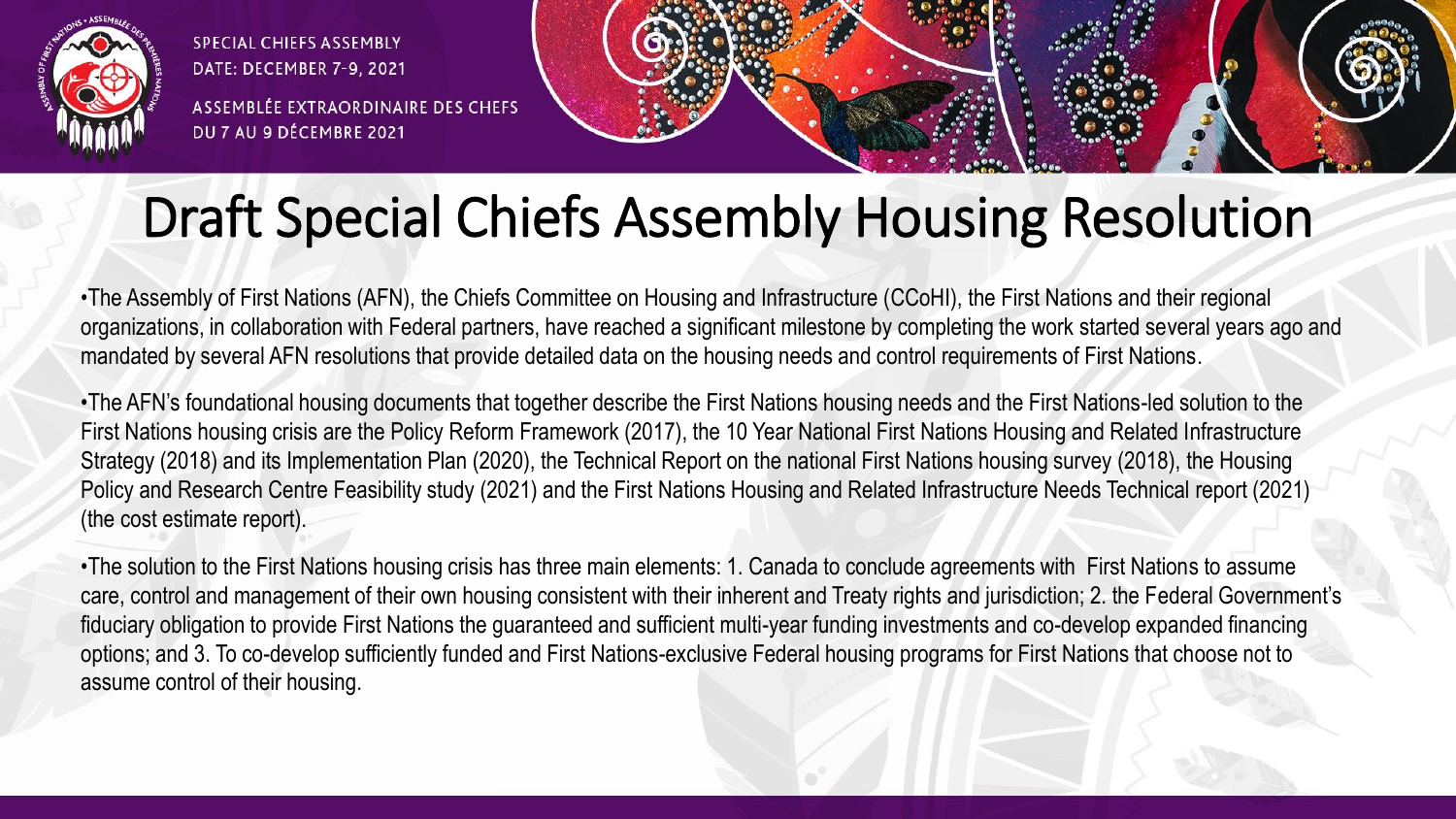

ASSEMBLÉE EXTRAORDINAIRE DES CHEFS DU 7 AU 9 DÉCEMBRE 2021



# Draft Special Chiefs Assembly Housing Resolution

•The Federal Government has taken some but not all steps in transformative change to its First Nations housing policy by giving itself the authority by legislation in 2019 to transfer the control of housing services to First Nations, subject to agreement, and by providing additional housing funds in several Federal Budgets as a down payment toward the pending full funding commitment.

• The AFN commissioned research estimates the cost to close the housing gap in First Nations communities at \$39 billion in 2021 dollars and a further \$21 billion to build homes for 10% of citizens living away to migrate to their home communities.

•There is sufficient data, and therefore there are no excuses for delay, for the Federal Government, in continued partnership with the AFN, to make further transformative changes to its First Nations housing policy and to commit the significant housing funds required.

•The significant progress in determining the housing needs of First Nations nevertheless leaves additional work to address housing pressures not yet fully developed, such as but not limited to, Federal legislation (S3) adding new status Indians, children to be repatriated to First Nations as a result of First Nations child welfare legislation, more clarity on the number of citizens expected to migrate to live on-reserves/incommunities, Federal intentions to develop an urban, rural and northern Indigenous housing strategy and the proposed business plan to establish the National First Nations Housing & Related Infrastructure Policy & Research Centre.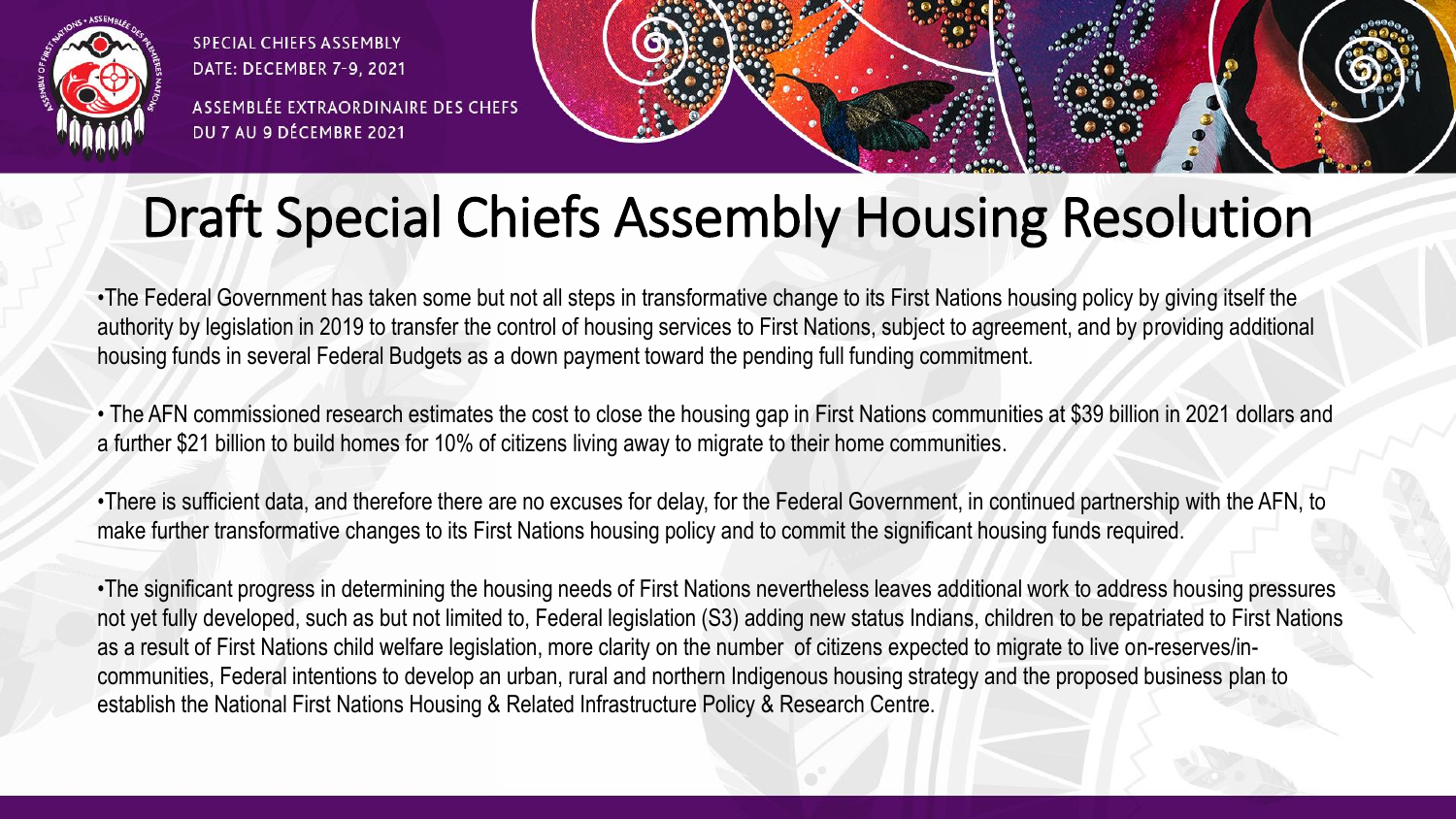

ASSEMBLÉE EXTRAORDINAIRE DES CHEFS DU 7 AU 9 DÉCEMBRE 2021



# Draft Special Chiefs Assembly Housing Resolution

#### **THEREFORE BE IT RESOLVED that the Chiefs-in-Assembly:**

1.Direct the AFN to advocate that the Federal Government announce no later than in its 2022 Federal Budget a guaranteed 10-year commitment of;

1. \$39 billion to close the gap in First Nations on-community housing and adjusted annually to reflect cost-of-living increases; and

2.\$21 billion to build homes for 10% of First Nations citizens living away to migrate to their home communities; and

•Declare that each First Nation exclusively determines their funding priorities to address the housing crisis, whether it be overcrowding, serviced lots, repairs, population growth or to attract citizens living away to migrate to their home communities.

•Direct the AFN to urge the Federal Government to continue the partnership in housing by co-developing with the AFN a Memorandum to Cabinet, or similar mechanism, leading to a detailed Federal First Nations housing policy that addresses elements contained in AFN's foundational housing documents.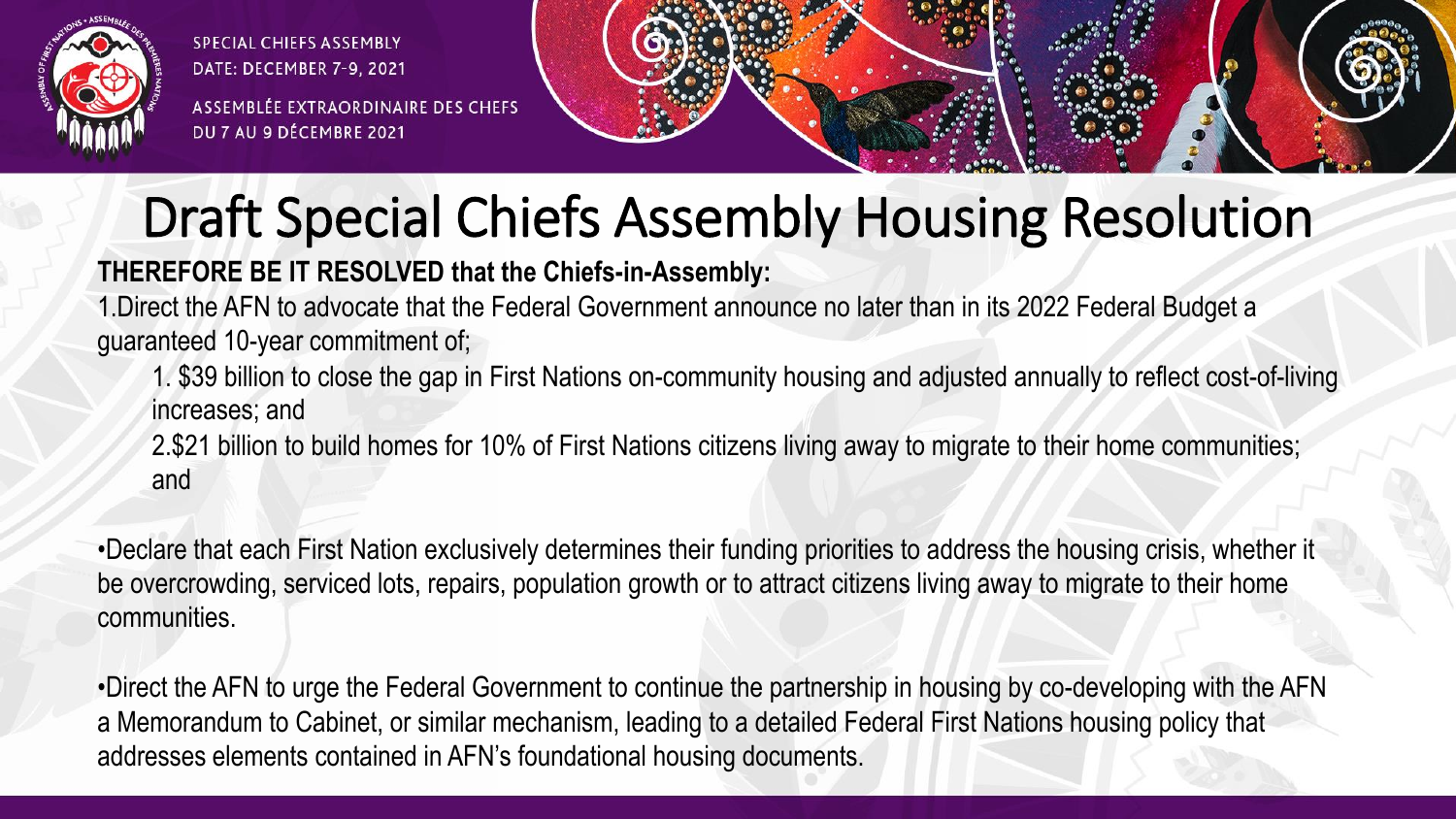

ASSEMBLÉE EXTRAORDINAIRE DES CHEFS DU 7 AU 9 DÉCEMBRE 2021



# Draft Special Chiefs Assembly Housing Resolution

- Direct the AFN to support each region's and First Nation's distinct approach to closing the housing gap.
- Direct the AFN, with the collaboration of the regions, to continue to co-develop with Canada the research into the additional housing pressures and needs not yet fully developed and to report findings to the Chiefs-in-Assembly to seek further direction thereto.
- Commend the First Nations elders, wisdom keepers, leaders, staff, volunteers, citizens and domestic and international non-First Nations partners for their contributions and hard work without which this significant milestone in the history of First Nations housing would not have been realized.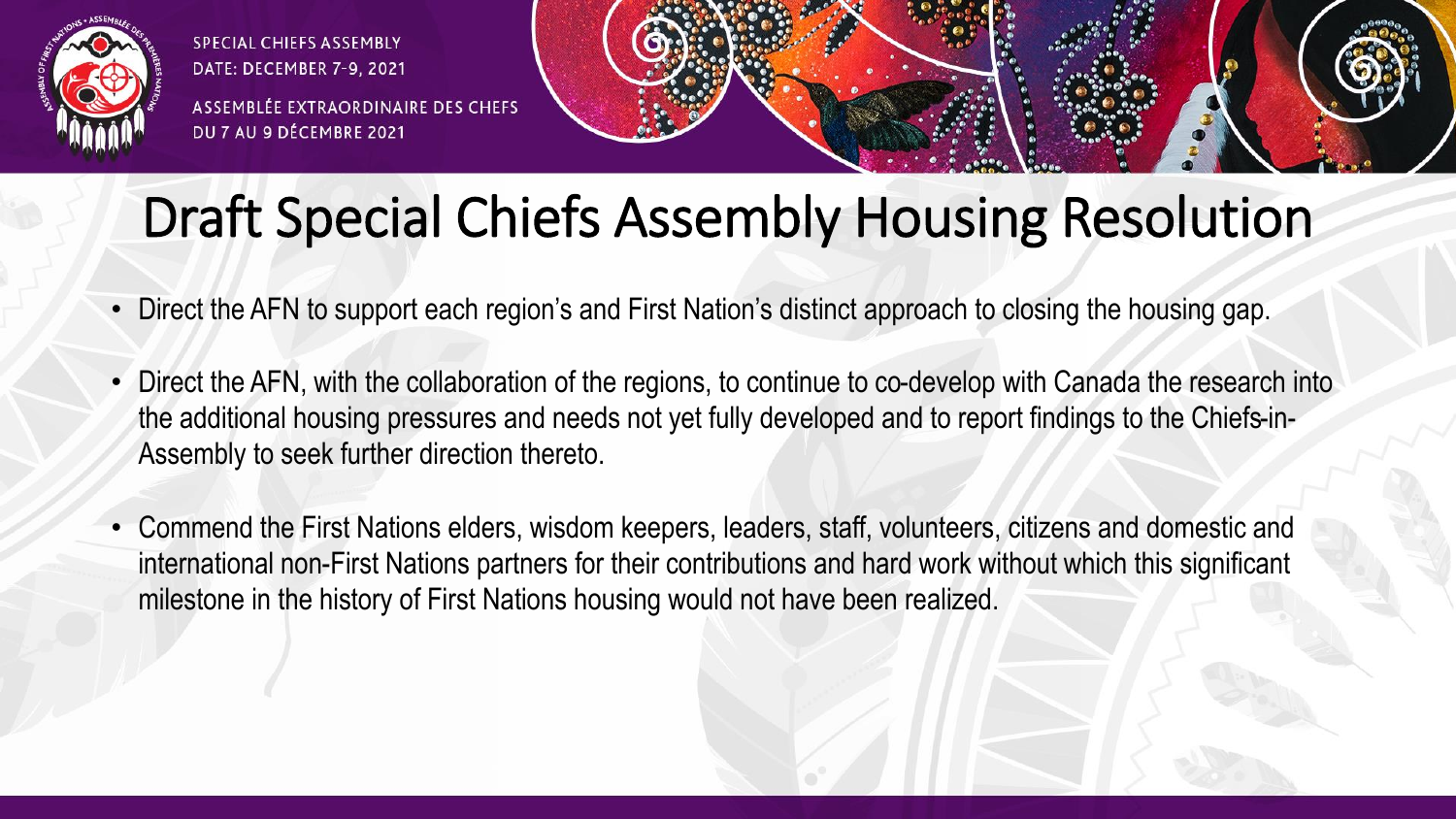

ASSEMBLÉE EXTRAORDINAIRE DES CHEFS DU 7 AU 9 DÉCEMBRE 2021



# Advocacy Strategy

#### **Objectives**

- Pressure appropriate Ministers for \$60B PBS-ask & for MC or alternative
- Prepare and support key spokespeople
- Align with National Chief 100-day plan

#### **Time frame**

- Intense activity Fall 2021/Winter 2022
- Key result date 2022 Federal Budget announcement

### **AFN Champions**

- National Chief & Executive
- Housing Portfolio Holder Executive member
- Chiefs Committee on Housing & Infrastructure Co-Chairs
- Chiefs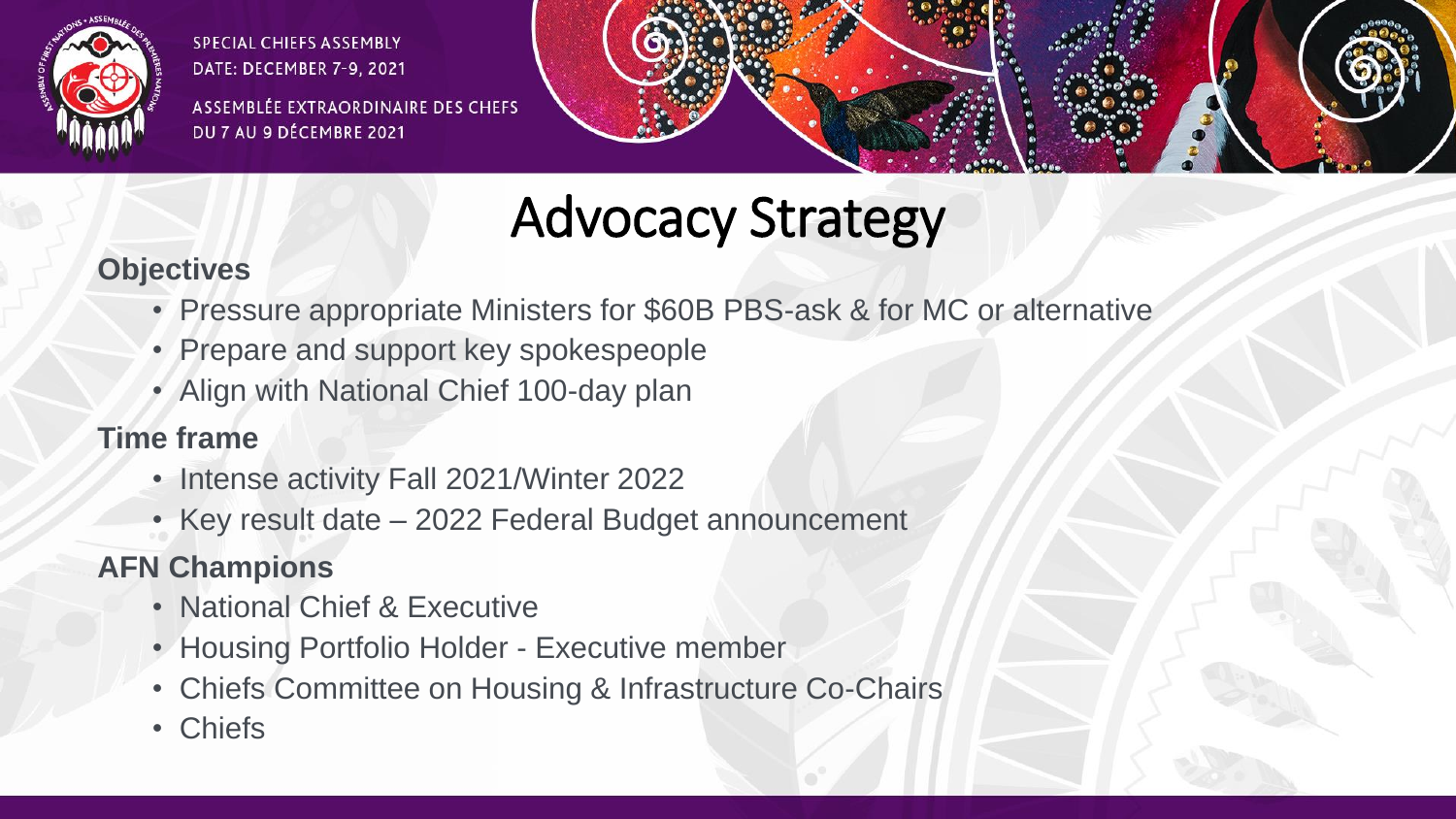

ASSEMBLÉE EXTRAORDINAIRE DES CHEFS DU 7 AU 9 DÉCEMBRE 2021



# Advocacy Strategy

#### **Key Targets (Federal Decision-makers)**

- Convene meetings, send letters, emails & materials to:
	- Key MPs & Senators (First Nations MPs, influential & with large First Nations riding population)
	- Minister of Finance (MoF) and Deputy Prime Minister
	- Other key ministers ISC, CMHC
	- Central agencies (Finance, Privy Council Office. Treasury Board)
	- ISC & CMHC senior & middle management

#### **Chiefs' Role**

- Support Special Chiefs Assembly resolution to confirm support of \$60 billion investment needed
- Volunteer for meetings with strategically selected Members of Parliament (MPs) & Senators
- Meet with your local MP